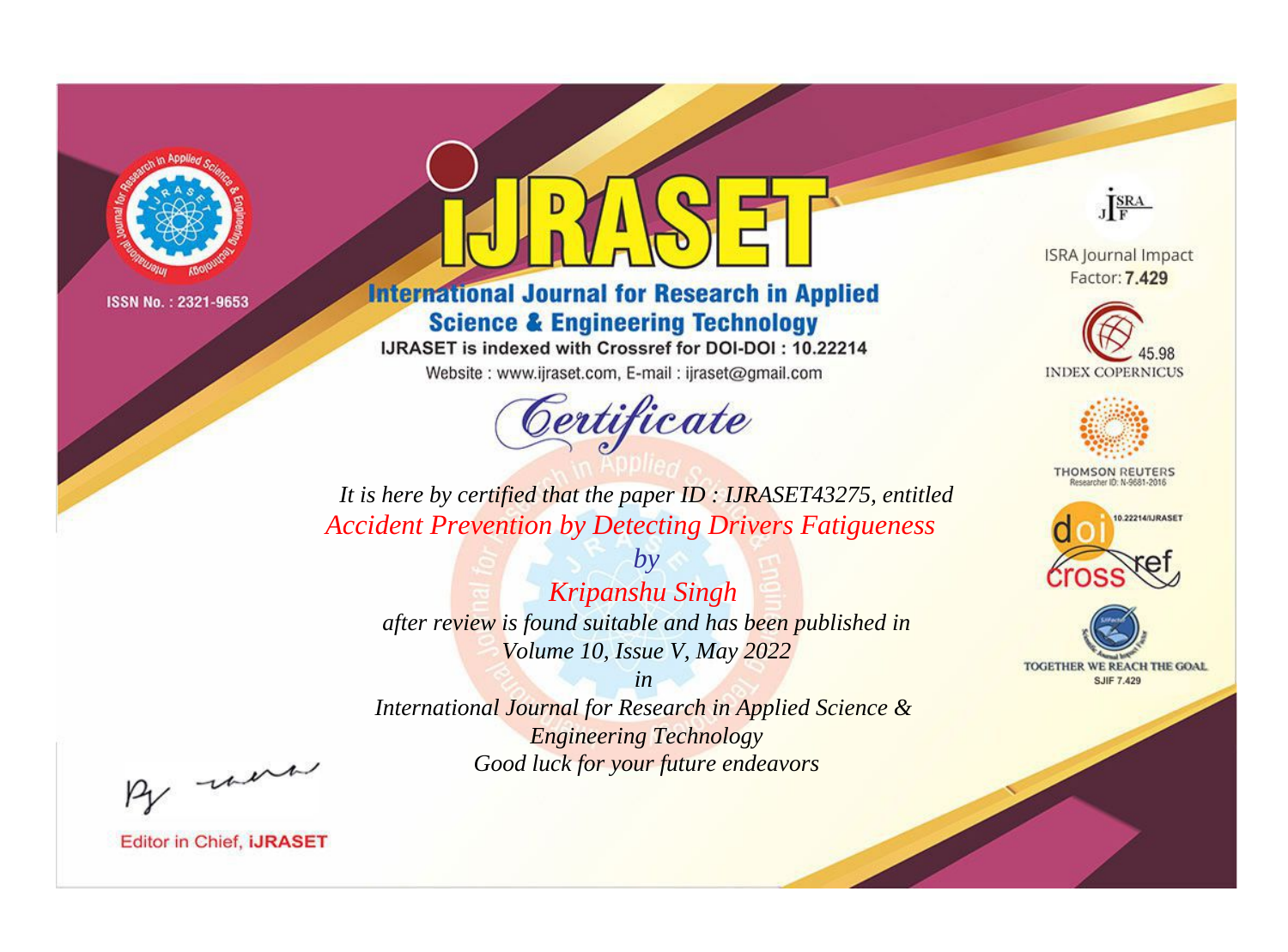

# **International Journal for Research in Applied Science & Engineering Technology**

IJRASET is indexed with Crossref for DOI-DOI: 10.22214

Website: www.ijraset.com, E-mail: ijraset@gmail.com



JERA

**ISRA Journal Impact** Factor: 7.429





**THOMSON REUTERS** 



TOGETHER WE REACH THE GOAL **SJIF 7.429** 

*It is here by certified that the paper ID : IJRASET43275, entitled Accident Prevention by Detecting Drivers Fatigueness*

*Manan Rastogi after review is found suitable and has been published in Volume 10, Issue V, May 2022*

*by*

*in* 

*International Journal for Research in Applied Science & Engineering Technology Good luck for your future endeavors*

By morn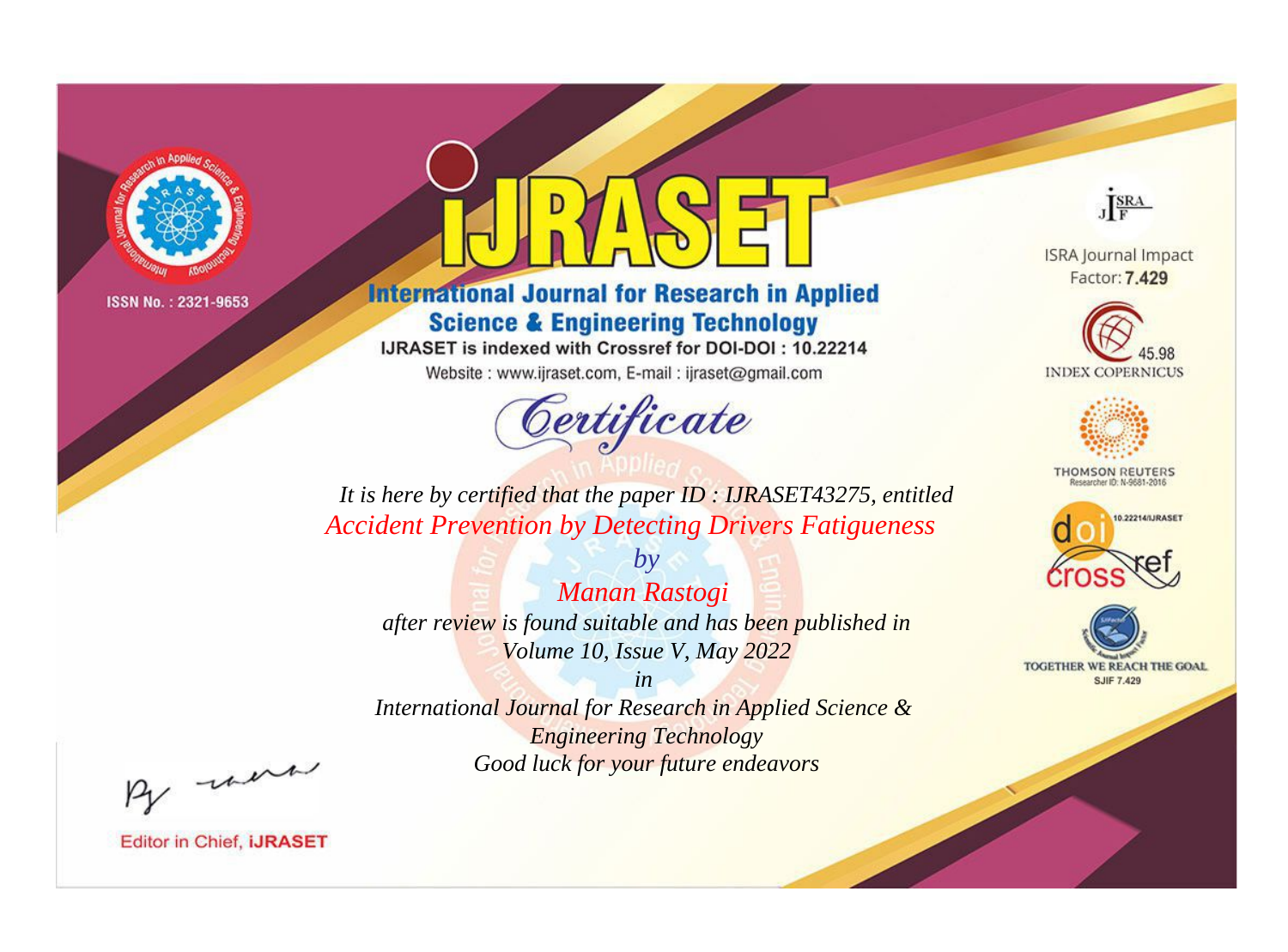

# **International Journal for Research in Applied Science & Engineering Technology**

IJRASET is indexed with Crossref for DOI-DOI: 10.22214

Website: www.ijraset.com, E-mail: ijraset@gmail.com



JERA

**ISRA Journal Impact** Factor: 7.429





**THOMSON REUTERS** 



TOGETHER WE REACH THE GOAL **SJIF 7.429** 

*It is here by certified that the paper ID : IJRASET43275, entitled Accident Prevention by Detecting Drivers Fatigueness*

*Mimansa Mahajan after review is found suitable and has been published in Volume 10, Issue V, May 2022*

*by*

*in* 

*International Journal for Research in Applied Science & Engineering Technology Good luck for your future endeavors*

By morn